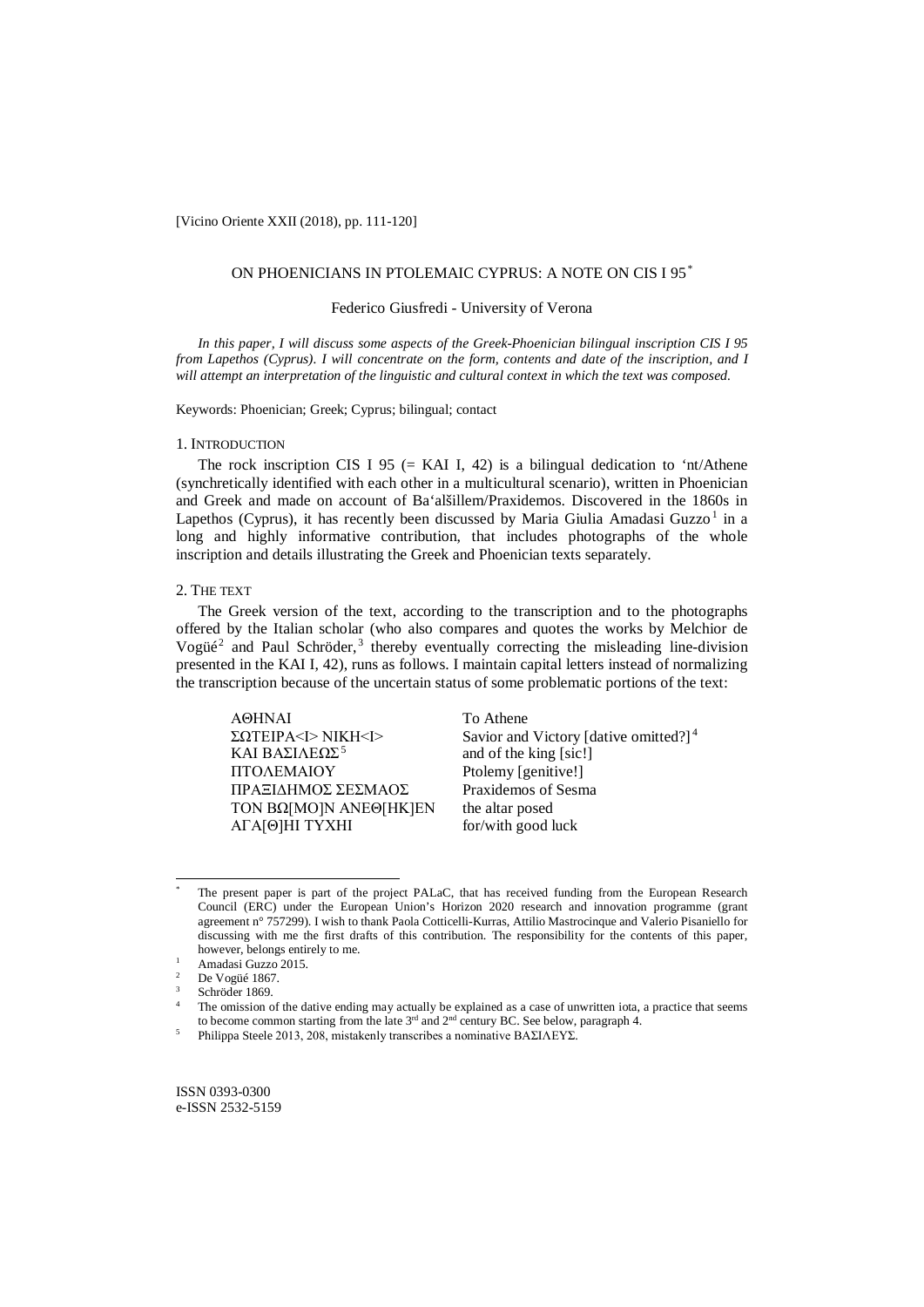The Phoenician version is only slightly different in its syntax and contents:

| L'NT 'Z HYM             | To 'nt force $(?)$ of life $(?)$     |
|-------------------------|--------------------------------------|
| WL'DMLKM PTLMYŠ         | and to Ptolemy the lord of the kings |
| <b>B'LŠLM BN [S]SMY</b> | Ba'alšillem son of Sesmay            |
| YQDŠ [']T MZBH          | consecrated the altar                |
| [L]MZL N'M              | for/with good luck                   |

## 3. 'NT/ATHENE IN CYPRUS

I will not attempt to solve the problem of the unclear epithet of 'nt in the Phoenician version ('Z ḤYM; or M'Z ḤYM according to the KAI I, 42, with a  $\alpha$  integrated at the onset of the second word of line 1, of which no traces are visible); I will simply note that the very likely meaning "force(?)/fortress(?) of life(?)/of the livings(?)" does not seem to exactly translate the Greek epithets of Athene σώτειρα νίκη.<sup>6</sup> In all likelihood, the epithets selected and employed in the two versions derive from two different and independent formulaic traditions, even though it must be stressed that the Phoenician one is so far unparalleled in the Ugaritic and West Semitic corpora.<sup>7</sup> Amadasi Guzzo's hypothesis, <sup>8</sup> according to which the epithet would be coined in connection with the occasion of the dedication of the text is flawless and bases on solid comparative material.

As for the general problem of the syncretistic identification of Athene and 'nt, it must be stressed that Cyprus seems to be the specific environment in which the two goddesses were first associated.<sup>9</sup> Even though the occurrences of the divine name are not many, the cult of 'nt may have spread on the island at least starting with the Phoenician colonization in the mid-9<sup>th</sup> century BC, <sup>10</sup> but it became indeed more relevant with the political events of the  $5<sup>th</sup>$ century, as discussed in a recent contribution by Maria Bianco and Corinne Bonnet (no epigraphic occurrences of the name exist before this phase). <sup>11</sup> While the reasons for the identification may depend on some similar traits of the two divine figures (most notably, the functions of *déesse … guerrière* mentioned by Amadasi Guzzo 2015, 33), and perhaps to a phonetic similarity of the two divine names, no clear evidence exists pointing to a diffusion outside the island (the only exception being some personal names); hence, it should be regarded to as a local fact.

Further evidence for a local identification of 'nt and Athene is provided by the presence of an inscribed spear spike that mentions the name of the Semitic Goddess, found in the

 $\overline{a}$ 

See the discussion in Amadasi Guzzo 2015, 34.

<sup>7</sup> On the epithets in the Ugaritic corpus, cf. Aicha Rahmouni 2008.

<sup>8</sup> Amadasi Guzzo 2015, 33-37.

<sup>9</sup> Edward Lipinski 1995, 312 ff.; for a somewhat outdated fully synchretistic approach see Robert Du Mesnil du Buisson 1973, in pc. 54 ff. On 'nt in the West Semitic pantheon cf. Helmer Ringgren 1979, 214-235. Further on the penetration of the cult of Athene in the Phoenician population in Cyprus, Bianco - Bonnet 2016.

<sup>&</sup>lt;sup>10</sup> Cf. the case study in Andreas Demetriou 2001. An earlier date for the presence of Phoenician documents in Cyprus may be assumed if one considered the short inscription discussed by Olivier Masson and Maurice Snyzcer 1972, 192 and Marguerite Yon, 2004, 192, to be dated to the 11<sup>th</sup> century BCE. Cf. however the remarks by Steele 2013, 175.

<sup>11</sup> Bianco - Bonnet 2016, 167-173.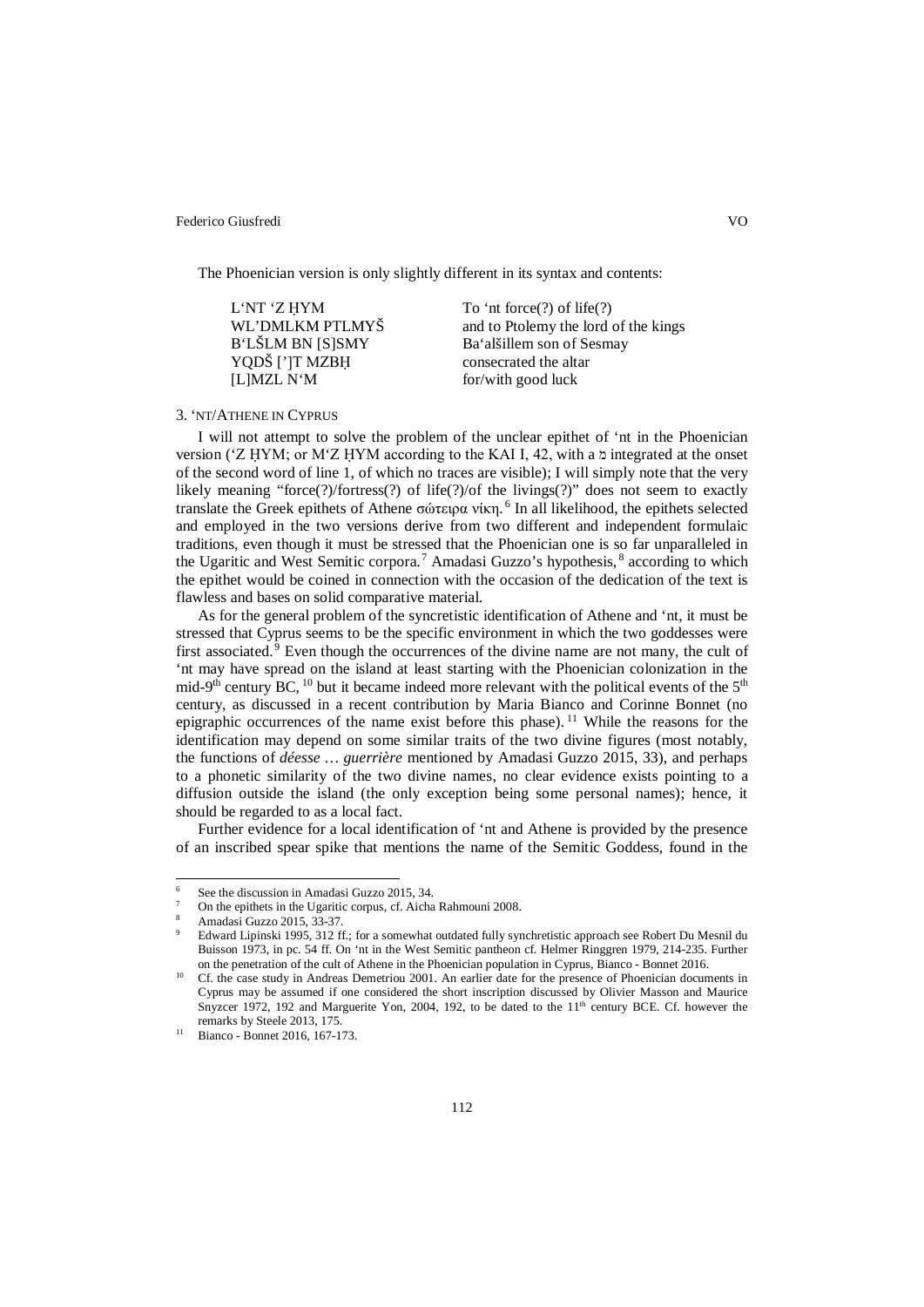sanctuary of Athene in Idalion.<sup>12</sup> The only preserved portion of text runs as follows: *l*-'*nt* "To 'nt". The item can be dated to the mid-5<sup>th</sup> century BC, while an inscription by King Baalmilk II, also mentioning the Goddess, is slightly later:

[… byr]ḥ mrp'm bšnt šlš 3 lmlky b'lmlk mlk kty w'dyl bn mlk 'zb'l mlk kty w'dyl bn mlk b'lmlk [m]l[k] kty m'q 'z ytn [wyqdš '] l 'z[b']l [m]lk [kty w]'dyl bn mlk b'lmlk mlk kty lrbty l'nt k [šm'…] <sup>13</sup>

"[…in the mo]nth mrp'm, in the third year of his reign, Baalmilk, king of Kition and Idalion, son of Ozibaal, king of Kition and Idalion, son of Baalmilk, king of Kition, donated [and dedicated (?)] this temenoswall(?)<sup>14</sup> (of the sanctuary), on behalf of Ozibaal, king [of Kition and] Idalion, son of Baalmilk, king of Kition, to his lady, to 'nt, for [she listened (to his voice)]" <sup>15</sup>

Both documents demonstrate that an at least double cultic function of the sanctuary dates back to an earlier phase than the one in which the bilingual inscription CIS I 95 was composed (regardless of the precise identification of the Ptolemy mentioned in the text, it is clear that the 310s are the unquestionable terminus *post quem*).

## 4. THE HISTORICAL SCENARIO AND THE DATE OF THE TEXT

M.G. Amadasi Guzzo, generally followed by M. Bianco and C. Bonnet, <sup>16</sup> dates the text to the time of Ptolemy 1<sup>st</sup> ("king" in the Greek text, "lord of the kings" in the Phoenician one), who gained control over the island in the early years of his reign, sedated a rebellion in 313 BC, lost the island to the Antigonids for a decade in 306 BC and won it back in 294 BC.<sup>17</sup> She also discusses the problem of whether the original version of the text was the Greek or the Phoenician one, and tries to analyze the correspondence between the Greek and the Phoenician versions of the personal name ΠΡΑΞIΔHMOΣ/B'LŠLM. As regards the original version of the dedication, no conclusive proposal is made, while it is duly observed that the structure of the Phoenician version seems to follow the Greek one. More specifically, the order of the words is rather atypical for Phoenician dedications, where the direct object usually precedes the verb, which, in turn, precedes the subject. At the same time, M.G. Amadasi Guzzo duly acknowledges the presence of several morphosyntactic

<sup>&</sup>lt;sup>12</sup> Amadasi Guzzo 2015, 33; Bianco - Bonnet 2016.  $12<sup>12</sup>$ 

<sup>&</sup>lt;sup>13</sup> Edition Alexander M. Honeyman 1939, 104-105.<br><sup>14</sup> Cf. Honeyman 1939, 105.

<sup>15</sup> The translation is based on his edition as well as on the French one offered by Bianco - Bonnet 2016, 164: "[Au mois de] mrp'm, dans la troisième année de son règne, Baalmilk, roi de Kition et d'Idalion, fils du roi Ozibaal, roi de Kition et Idalion, fils du roi Baalmilk, roi de Kition, a donné [et dédié] ce mur du sanctuaire, en faveur d'Ozibaal, roi [de Kition et] Idalion, fils du roi Baalmilk, roi de Kition, à sa dame, à Anat, parce qu'[elle a écouté (sa voix)"].

<sup>16</sup> Bianco - Bonnet 2016, fn. 41.

<sup>17</sup> Cf. Nicolle E. Hirschfeld 2010, 349, for a brief historical overview and further literature.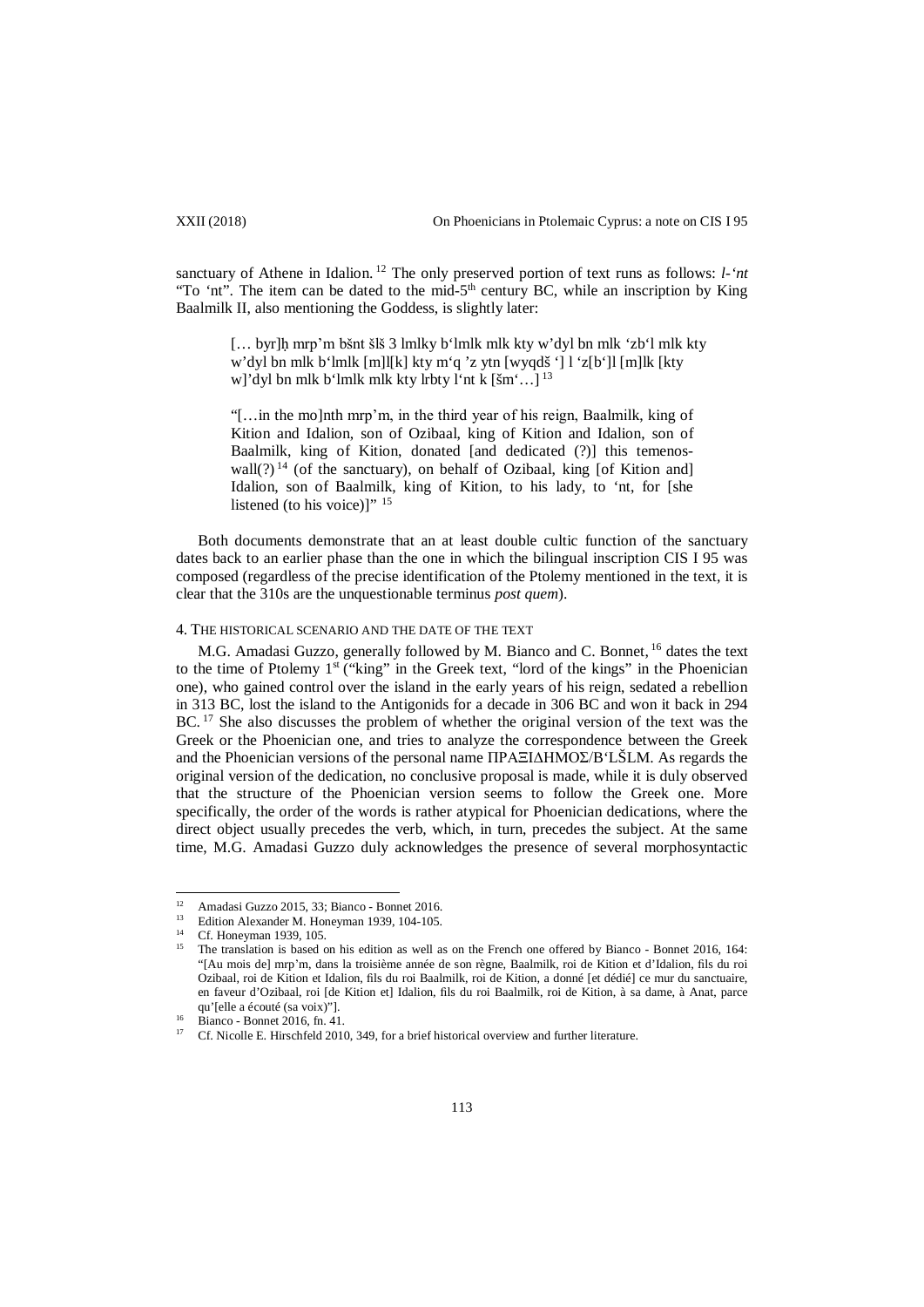mistakes in the Greek version, <sup>18</sup> which, according to her analysis, would point to the fact that the scribe may have been more accustomed with the traditional Cyprian syllabary than with the Greek alphabet, the use of which was still an emerging practice on the island.

While this scenario is certainly not implausible, it must be stressed that the peculiarities of the Greek version of the text seem to pertain to the case-syntax rather than to the graphemic rendering of the phonetics and morphology of the language (which may differ in a linear script and in an alphabetic one). More specifically, the mistakes, or uncertainties, that occur seem to include:

1) possibly omitted dative endings in  $\Sigma$ ΩTEIPA<I> and NIKH<I> in line 2 (but see below for further discussion);

2) either syntactically aberrant KAI in line 3 or

3) genitive in place of a dative in lines 3 and 4.

In case the word KAI in line 3 was indeed misplaced, the genitives in lines 3 and 4 would be correct, and the text would read

| A@HNAI                                          | To Athene                 |
|-------------------------------------------------|---------------------------|
| $\Sigma$ OTEIPA <i> <kai> NIKH<i></i></kai></i> | Savior and to the Victory |
| [[ΚΑΙ]] ΒΑΣΙΛΕΩΣ                                | of the king               |
| ΠΤΟΛΕΜΑΙΟΥ                                      | Ptolemy                   |

This solution, however, is slightly *ad hoc*, textually unusual and not consistent with the division of the lines, which seem to group together the two epithets of Athene in line 2. Therefore, a more convincing interpretation might be that the name and title of Ptolemy should have been in dative rather than in genitive, and that the two morphological cases of Greek were confused by the scribe: "To Athene Savior Victory and to King Ptolemy…". That Ptolemy received the dedication together with the Goddess Athene may be surprising, but if one compares the Phoenician version of the inscription this solution would work just fine. If in this case one wanted to assume that, by receiving the dedication, Ptolemy had to be already divinized, it should be noticed that, while it is true that a proper cult of Ptolemy  $1<sup>st</sup>$  was only established between the 280s and the end of the  $3<sup>rd</sup>$  century BC in Egypt, earlier traces of his divinization are attested.<sup>19</sup>

Furthermore, at least a third solution may be proposed, by improving Amadasi Guzzo's suggestion that the genitive would indicate that the text *belonged* to Ptolemy rather than

 $\overline{a}$ 

<sup>18</sup> It is worth noting that the other alphabetic Greek-Phoenician bilingual text that was found in Cyprus, the funerary stele of a Lycian man named Smyrnos (text in Carlo Consani 1988, 56; Yon 2004, 274; Steele 2013), does not display evident mistakes in the Greek version, while some uncertainties may motivate the spelling of the personal name in the Phoenician one. A third case of epigraph carrying alphabetic Greek and Phoenician signs is the Dhromolaxia stela; here, however, the texts are epigraphically independent from each other, with the Phoenician one dating back to the  $4<sup>th</sup>$  century BC and the Greek one added in the  $1<sup>st</sup>$  century BC (cf. Consani 1988, 46).

<sup>&</sup>lt;sup>19</sup> Cf. Tomasz Grabowski 2014, 23 ff.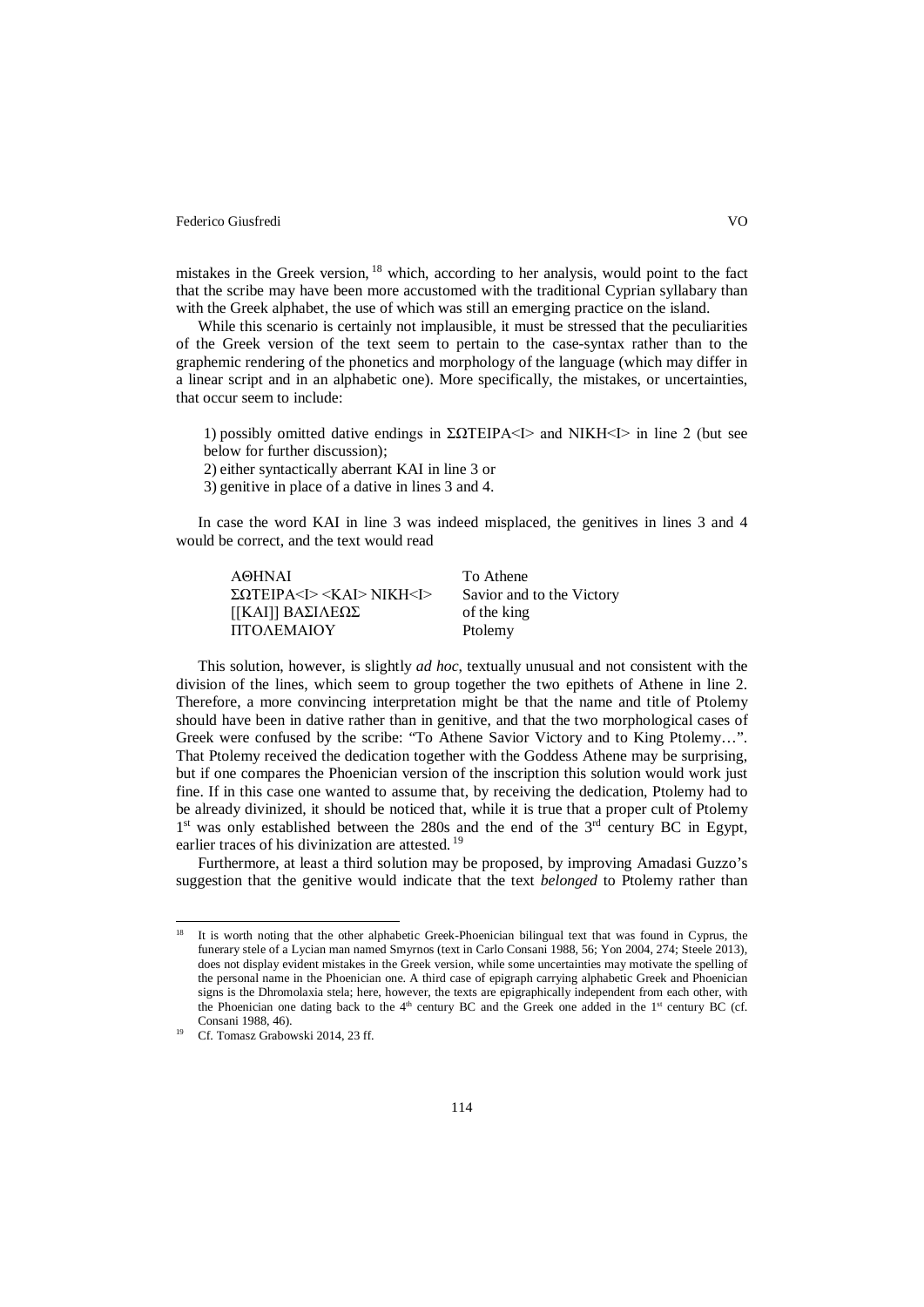XXII (2018) On Phoenicians in Ptolemaic Cyprus: a note on CIS I 95

being dedicated to him.<sup>20</sup> If a mistake took place in the Greek version of the text, and it almost certainly did, the scribe might have overlooked the preposition ὑπέρ, quite common in this kind of dedications.<sup>21</sup> If this were the case, we would have to restore the incipit of the Greek text as follows:

| A@HNAI                                  | To Athene             |
|-----------------------------------------|-----------------------|
| $\Sigma$ QTEIPA <i>NIKH<i></i></i>      | <b>Savior Victory</b> |
| KAI <yπερ><sup>22</sup> ΒΑΣΙΛΕΩΣ</yπερ> | and for the king      |
| ΠΤΟΛΕΜΑΙΟΥ                              | Ptolemy               |

I shall commit myself neither to this solution, nor to the idea that the scribe merely confused dative and genitive; I do, however, consider the suggestion that the KAI should be moved before the word NIKH<I> to be unconvincing, because it is overcomplicated and would make little sense when one compares the Phoenician version.

In any case, one can very easily conclude that no compelling reasons exist to assume that the Ptolemy mentioned in the text was the first member of the dynasty and first ruler of his name. Such identification can only be based on speculation about the historical occasion in which the stone was carved. There is no clear reference to specific military events. As for the identification of ΠΡΑΞIΔHMOΣ with the priest of Poseidon mentioned in another text from Lapethos,  $^{23}$  discussed by Edward Lipiński,  $^{24}$  it is not supported by conclusive evidence and, even assuming that the two figures were indeed the same person, a high priest who was active in the 290s could very well have been active also a dozen of years later under a different king.

As for the paleography, there are no strictly diagnostic elements in the Greek text that would support or exclude a specific date.<sup>25</sup> Broken-bar alpha, that would tend to exclude the earlier decades of the Ptolemaic age, is not used in the text. On the other hand, the omission of the dative case markers in line 2 (ΣΩTEIPA<I> NIKH<I>), rather than a mistake, may be a case of omission of iota adscript (σωτείρᾳ νίκῃ), a practice that became common starting with the mid  $3<sup>rd</sup>$  and  $2<sup>nd</sup>$  century BC.

Paleographic criteria, in any case, are all but a precise tool when one tries to disambiguate between decades. In general, both from the perspective of the text contents and basing on the shape of the Greek letters, no firm conclusion can be reached as far as the identity of King Ptolemy mentioned in line 3 (// line 2 in Phoenician) and the exact date of the inscription are concerned. Based on the historical events that took place on the island, the first decades of the  $3<sup>rd</sup>$  century BC simply represent the best guess one can make.

<sup>20</sup> Amadasi Guzzo 2015, 32. 20

<sup>21</sup> On the inscriptions that contain a divine name in dative, the personal name of the king in genitive preceded by ὑπέρ, and the name of the person who made the dedication in nominative ("to *God's Name*, on account of *King's Name*, Mr. So-and-so"), cf. Eleni Fassa 2013, 127 f. (with reference to previous literature).

<sup>&</sup>lt;sup>22</sup> Or: [[ΚΑΙ]] <YΠΕΡ> ΒΑΣΙΛΕΩΣ, in case the KAI mistakenly replaced the preposition.

<sup>&</sup>lt;sup>23</sup> ArchPap 13, 14.<br><sup>24</sup> Liniágh: 1097. 4

<sup>&</sup>lt;sup>24</sup> Lipiński 1987, 405.

<sup>25</sup> I thank Prof. Attilio Mastrocinque for his suggestions as regards the shape of the Greek letters used in the text under investigation.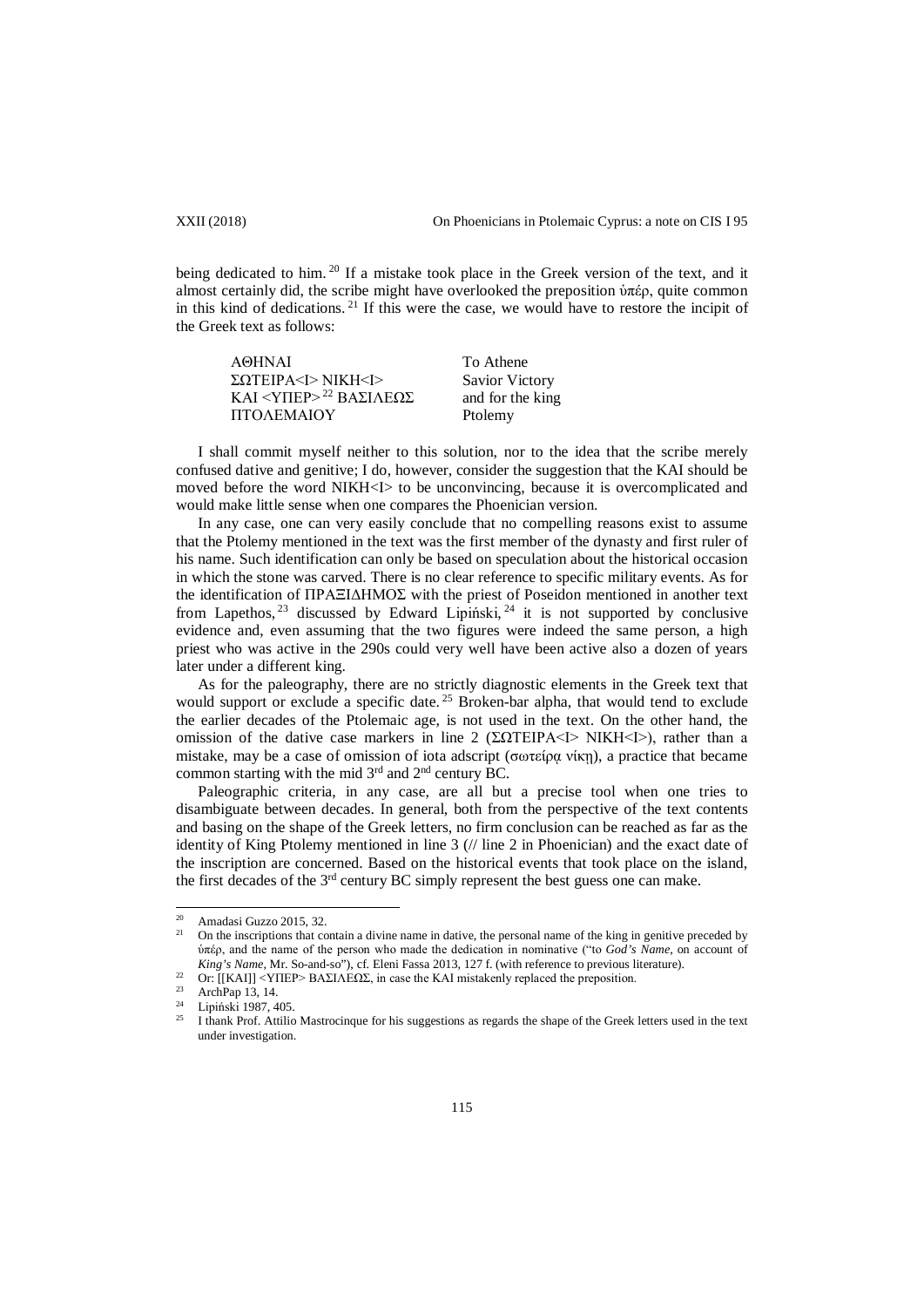$\overline{a}$ 

## 5. THE LINGUISTIC SCENARIO

Whatever the solution of the KAI-riddle in line 3, it is clear that the document exhibits a complex pattern of language contact that does not follow a single trajectory from one version to the other. In general, lexical loans move from prestige languages the popular substrata; morphosyntactic interferences, on the other hand, penetrate from the native languages of the scribes into the higher diaphasic codes. In the case of CIS I 95, however, the clause syntax of the Phoenician text is probably influenced by Greek, while the morphosyntax of the Greek text is influenced by the Semitic one, which points to a nonlinear pattern of mutual interference.

The confusion between genitive and dative, regardless of the possible omission, in this case, of a preposition ὑπέρ, is a mistake that can easily happen in multilingual scenarios, with another example being available in Sicily in the text IG XIV, 297 (the so-called "stone-cutter's inscription" from Palermo), where, in the Latin version, a preposition *qum* is followed by a surprising genitive *operum publicorum*. <sup>26</sup>

| στῆλαι        | <b>TITULI</b>             |
|---------------|---------------------------|
| ένθάδε        | <b>HEIC</b>               |
| τυπούνται καί | <b>ORDINANTUR ET</b>      |
| χαράσσονται   | <b>SCULPUNTUR</b>         |
| ναοΐς ιεροΐς  | <b>AIDIBUS SACREIS</b>    |
|               | σύν ένεργείαις QUM OPERUM |
| δημοσίαις     | <b>PUBLICORUM</b>         |

"Inscriptions here laid out and carved for sacred buildings as well as for public works" (translation by John Bodel 2015, 748)

In a very recent and still unpublished paper, Marta Capano (2018) argued that since neither the Latin version nor the Greek one is flawless, the peculiarities of this bilingual inscription may depend on the fact that the scribe could have been a Neo-Punic speaker, a hypothesis that I find extremely reasonable in the multicultural and multilingual environment of Sicily in the late Roman Republic or in the early Empire, and that, if correct, would provide good comparative material for the discussion of CIS I 95.

Indeed, if the role of a Semitic language can only be indirectly hypothesized in the case of the Palermo bilingual, in CIS I 95 Phoenician is actually one of the two languages that were employed by the scribe. This makes the hypothesis that Phoenician was the native language of the scribe even more convincing: the uncertainty in the use of the Greek case syntax can be relatively easily explained by the fact that in Phoenician the two "cases" do not exist, and the distinction is marked syntactically (by the *status constructus* and the preposition *l-* respectively).

<sup>26</sup> The Greek version also presents some rather obscure features, as pointed out by John Bodel 2015, 748. Cf. also Patrick James – Moreed Arbabzadeh 2018, who suggest that the Greek version was a translation of the Latin one, a hypothesis that I find only partly convincing. Previous studies are duly listed and discussed by Olga Tribulato 2012, 132-133.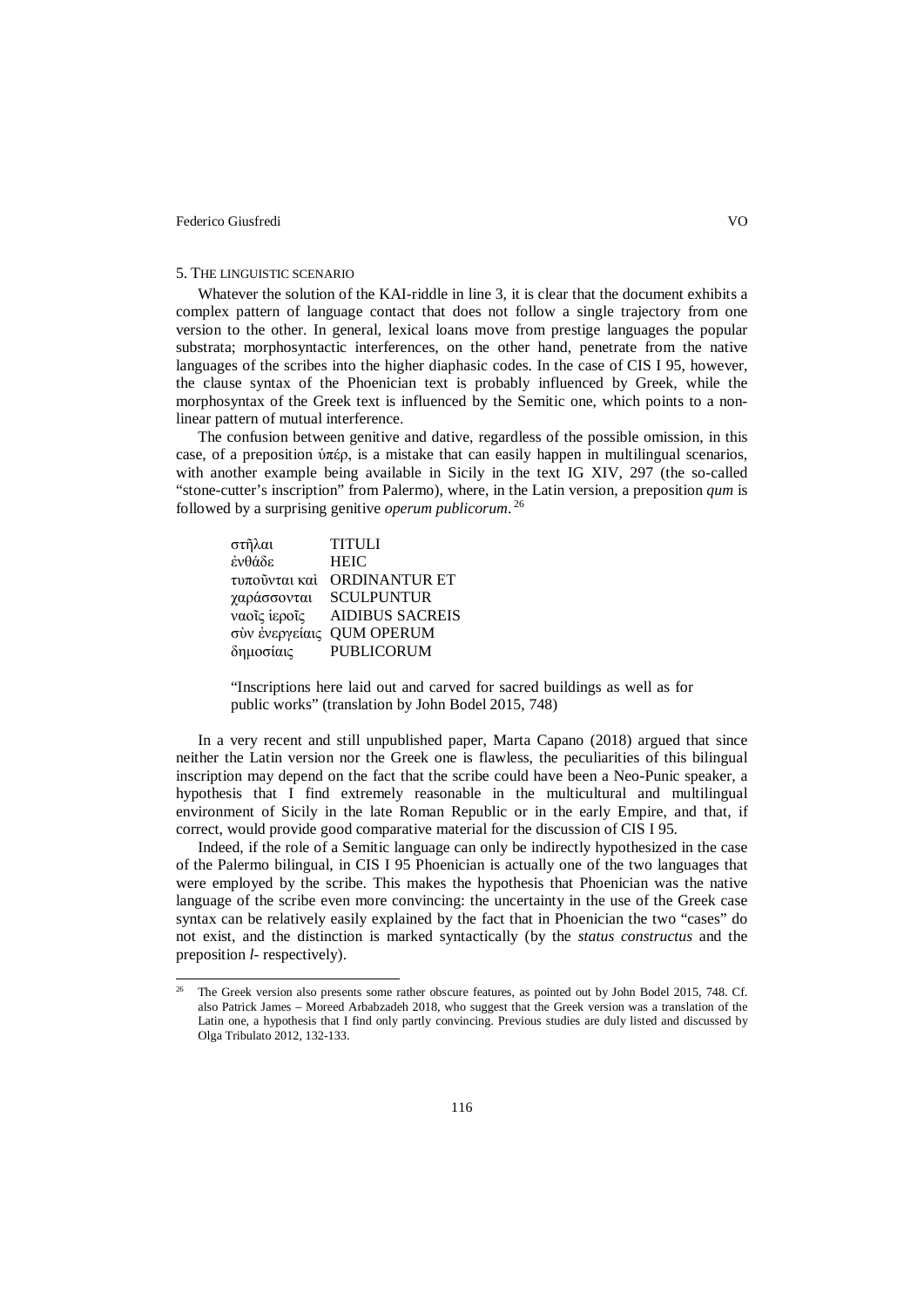In general, however, a methodological observation is now in order. The question for the "original versions" of ancient bilingual epigraphs is very often methodologically flawed: with few exceptions, one should not consider bilingual documents as a couple formed by a text and by a translation thereof; rather, in most cases, the whole bilingual is itself a document, and the way it was composed must be analyzed considering the historical and linguistic evidence for contact. A more sensible approach is therefore not to look for a "model" and a "replica" in a translation act, but rather to try and understand: (1) who was the person who dedicated the inscription; (2) who was the scribe who composed the text; (3) whether or not more scribes were involved.

## 6. HOW THE TEXT WAS COMPOSED

When possible, the answer to the first question should be based on onomastics. The attempt by M.G. Amadasi Guzzo at demonstrating that the ΠΡΑΞI-component of the Greek version of the name and the ŠLM-component of the Phoenician one are semantically similar is brilliant,  $^{27}$  but unnecessary.

ΠΡΑΞIΔHMOΣ, in my opinion, is quite evidently an attempt at reproducing the phonetics of the Phoenician name by using a similar existing Greek name (the metathesis *al* > ΡΑ [ra] and the rendering of *l* by Δ [d] do not speak against this process of adaptation/interpretation). <sup>28</sup> This and the fact that the name of the father,  $[S]$ SMY, is certainly Phoenician (as correctly shown by M.G. Amadasi Guzzo<sup>29</sup>) are more than enough evidence to confirm that the man who dedicated the inscription was a Phoenician, and that his name was simply B'LŠLM.

As for the second and third questions, there is certainly no indication that more than one scribe worked on the inscription (even though the possibility cannot be excluded). Indeed, the interference phenomena are easily explained by assuming that the scribe was, in fact, a native Phoenician speaker with a second-language competence of Greek. Indeed, the order of the elements in the texts does not require to be explained strictly syntactically: first, the Goddess is mentioned, then the King, and eventually the proper dedication follows (here, however, the Semitic syntax does seem to be influenced by the order of Greek). While this pattern of textual elements, dictated by epigraphic informational prominence, is the same in the two versions, it must be conceded that the Greek one was almost certainly written before the Phoenician one, because it precedes it vertically on the rock support. It is also unquestionable that the Greek formula AΓA[Θ]HI TYXHI ("for/with good luck", with a propitiatory intent) is translated and adapted quite literally in the Phoenician text, and its

See Amadasi Guzzo 2015, 38, who suggests for both the Greek and the Phoenician morph a connection with the semantic fields "payer", "récompenser". 27

<sup>&</sup>lt;sup>28</sup> The Greek name is attested 10 times in inscriptions that were discovered in different areas of Greece and Asia Minor: IG XI,2 203, 244, 287, XII,9 244; ID 298; SEG 34, 897; ArchPAP 13, 14; Teos 34,5 (twice). As regards the Phoenician name, see the references by Amadasi Guzzo, 2015, 32<sup>12</sup>; cf. also Cacqot and Masson 1968, 317-320.

Cf. Amadasi Guzzo 2015, 38, with reference to previous studies.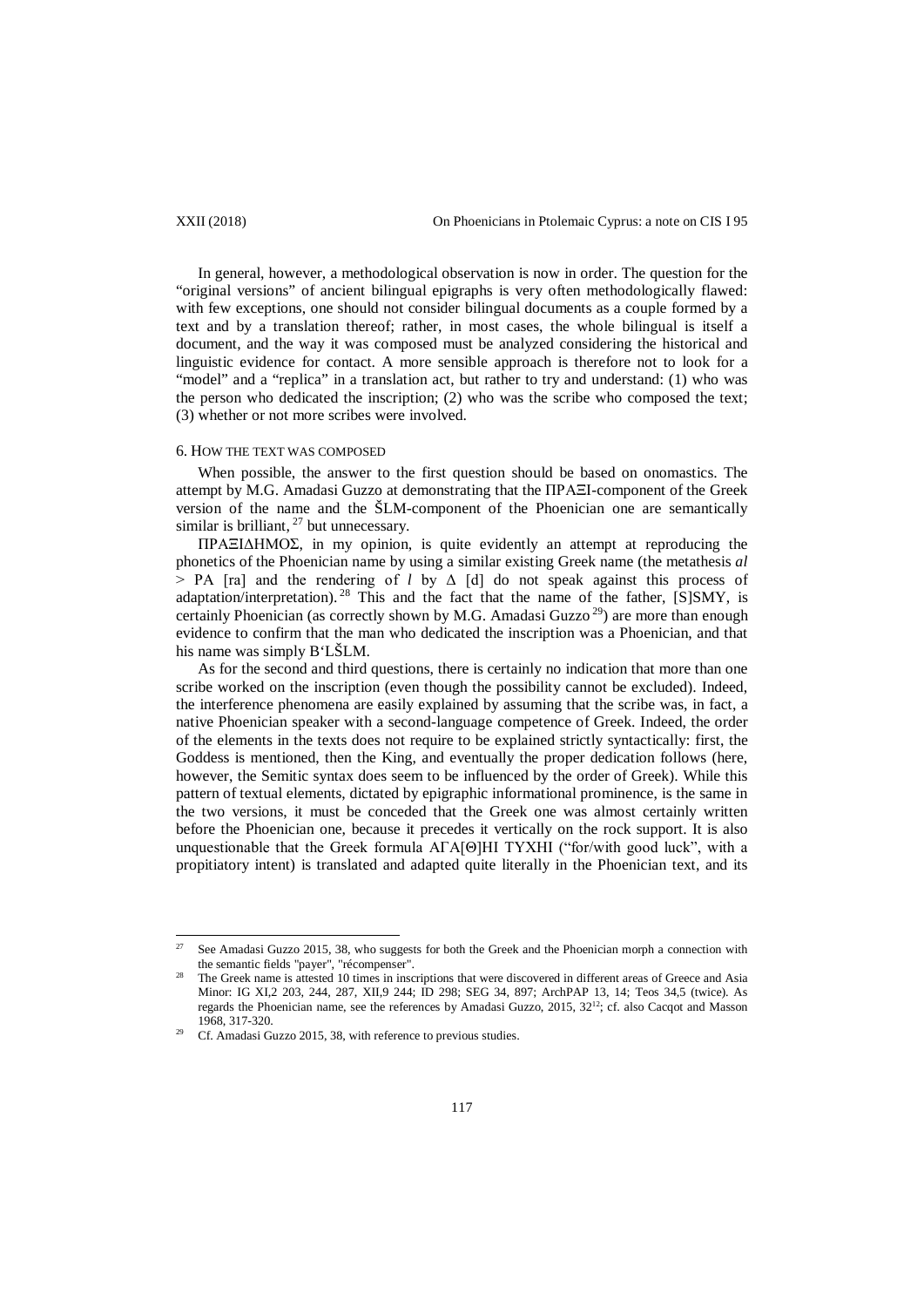position in the inscription is typical for Greek dedications, rather than Phoenician ones.<sup>30</sup> This may be consistent with the fact that Greek was the language of the ruling dynasty, and political reasons may have required it to be on top and to follow a specific formulaic pattern, that was then mimicked by the Phoenician version.

# 7. CONCLUSION

In conclusion, while no version, as I argued, should be regarded to as the "original one", what is left to say is that the morphosyntactic mistakes or uncertainties in the Greek version strongly support the idea that the scribe started by carving the Greek dedication, but was in all likelihood a native speaker of Phoenician, and had an imperfect competence of Greek. Phoenician was also the man who had the inscription dedicated, while Greek was, in this case, the language of the political élite dominating the island under the Ptolemaic dynasty. As for the exact historical context, no conclusive element exists to support an identification of the Ptolemy mentioned in the text with the *diádokhos* and founder of the Greek dynasty of Egypt, and a connection with the military events that took place in Cyprus between 313 and 293 BC is, at present, very likely but still speculative.

## **ABBREVIATIONS**

| ArchPap  | Archiv für Papyrusforschung und verwandte Gebiete, Berlin, 1901-.                          |
|----------|--------------------------------------------------------------------------------------------|
| CIS      | Corpus Inscriptionum Semiticarum, Paris, 1867-1962.                                        |
| ID       | <i>Inscriptions de Délos, Paris, 1926-1972.</i>                                            |
| IG XI,2  | Félix Durrbach, 1912. Inscriptiones Graecae XI. Inscriptiones Deli, fasc. 2, Berlin.       |
| IG XII.9 | Erich Ziebarth, 1915. Inscriptiones Graecae XII. Inscriptiones Euboeae insulae, fasc. 9,   |
|          | Berlin.                                                                                    |
| IG XIV   | Georg Kaibel, 1890. Inscriptiones Graecae, XIV. Inscriptiones Siciliae et Italiae, additis |
|          | Galliae, Hispaniae, Britanniae, Germaniae inscriptionibus, Berlin 1890.                    |
| KAI I    | Donner, H., Rollig, W. 1962. Kanaanäische und Aramäische Inschriften, Band I,              |
|          | Wiesbaden.                                                                                 |
| Teos     | Donald F. McCabe, 1991. Teos Inscriptions. Texts and List, The Princeton Project on the    |

## **REFERENCES**

 $\overline{a}$ 

AMADASI GUZZO, M.G. 2015 Encore CIS I 95 et les divinités guerrières à Chypre: *Orientalia* 84/1 (2015), pp. 29-40. BIANCO, M. - BONNET, C. 2016 Sur les traces d'Athéna chez les Phéniciens: *Pallas* 100 (2016), pp. 155-179.

Inscriptions of Anatolia, The Institute for Advanced Study, Princeton.

<sup>&</sup>lt;sup>30</sup> One might also wish to compare the occurrence of the obviously different but functionally similar propitiatory sequence MŠ LN'M at the beginning of a monolingual Phoenician inscription on the base of a statuette also from Lapethos (see Honeyman 1941; cf. also Steele 2013, 189, with a debatable translation of the formula).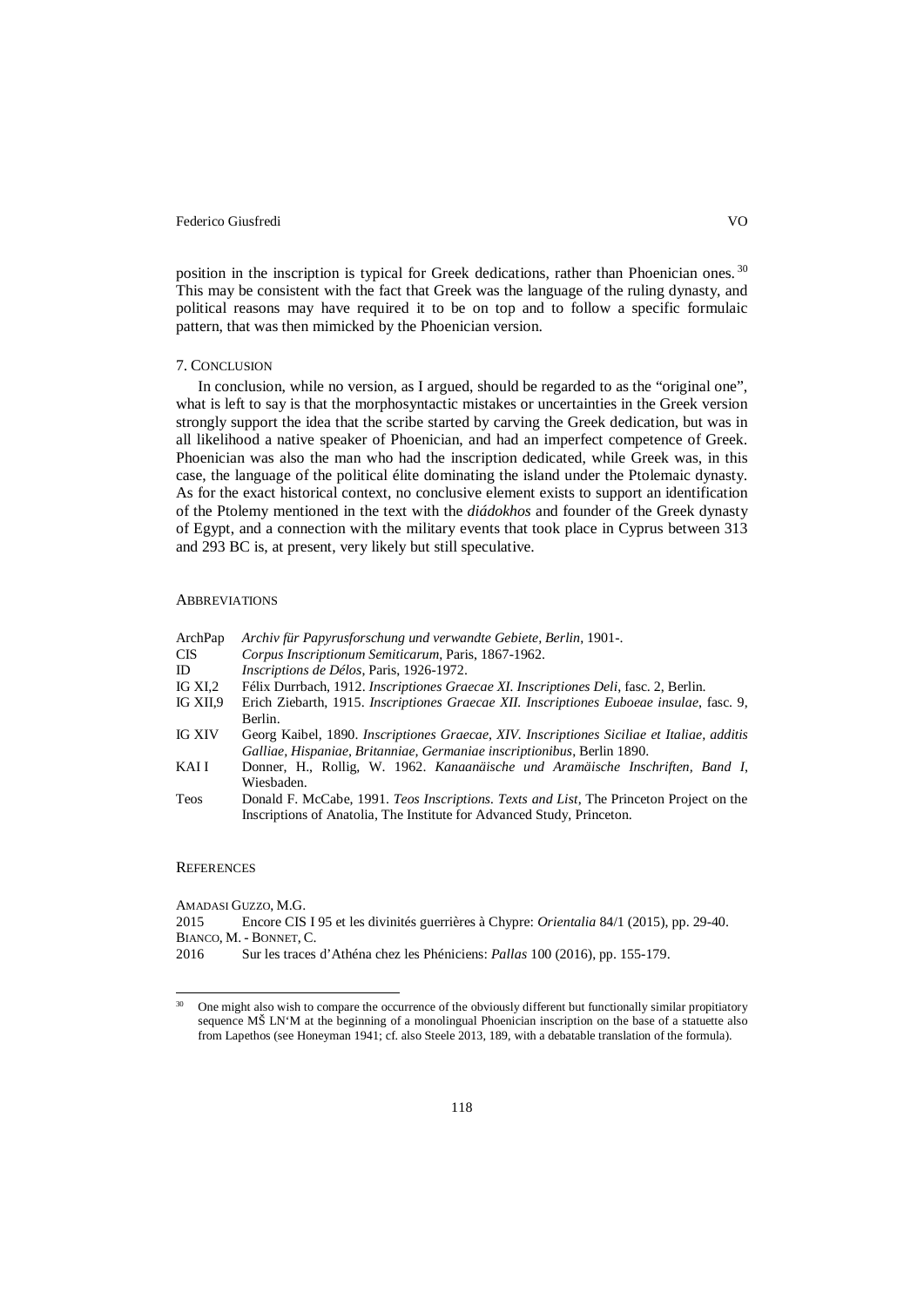BODEL, J.<br>2015

Inscriptions and Literacy: CHRISTER BRUUN and JONATHAN C. EDMONDSON (eds.), *The Oxford Handbook of Roman Epigraphy*, Oxford 2015, pp. 745-763.

- CAPANO, M.<br>2018 2018 Sicilicissitat: Greek and Latin in contact in Roman Sicily. Unpublished paper presented at the conference *Variation and Contact in the Ancient Indo-European languages: between*  Linguistics and Philology, Oxford, May 17<sup>th</sup> 2018.
- CAQUOT, A. MASSON, O.
- 1968 Deux inscriptions phéniciennes de Chypre: *Syria. Archéologie, Art et histoire* 45 (1968), pp. 295-321.

CONSANI, C.

1988 Bilinguismo, diglossia e digrafia nella Grecia antica. I. Considerazioni sulle iscrizioni bilingui di Cipro: ENRICO CAMPANILE, GIORGIO R. CARDONA and ROMANO LAZZERONI (eds.), *Bilinguismo e biculturalismo nel mondo antico. Atti del Colloquio interdisciplinare tenuto a Pisa il 28 e 29 settembre 1987*, Pisa 1988, pp. 35-60.

DEMETRIOU, A.

- 2001 Phoenicians in Cyprus and their Hellenisation: the case of Kition: *Archaeologia Cypria (Κυπριακή Αρχαιολογία)*, Vol. IV (2001), pp. 135-148.
- DU MESNIL DU BUISSON, M.E.L.R.
- 1973 *Nouvelles études sur les Dieux et les mythes de Canaan*, Leiden 1973.

FASSA, E.

- 2013 Shifting conceptions of the divine, Sarapis as part of Ptolemaic Egypt's social imaginaries: E. STAVRIANOPOULOU (ed.), *Shifting Social Imaginaries in the Hellenistic Period*, Leiden 2013, pp. 115-139.
- GRABOWSKI, T.
- 2014 The cult of the Ptolemies in the Aegean in the 3rd century BC: *Electrum* 21 (2014), pp. 21- 41.
- HIRSCHFELD, N.E.
- 2010 Cyprus: M. GAGARIN E. FANTHAM (eds.), *The Oxford Encyclopedia of Ancient Greece and Rome*, Vol. 1, Oxford 2010, pp. 347-350.
- HONEYMAN, A.M.
- 1939 The Phoenician inscriptions of the Cyprus Museum: *Iraq 6* (1939), pp. 102-105.
- 1941 Observations on a Phoenician Inscription of Ptolemaic Date: *The Journal of Egyptian Archaeology 26* (1941), pp. 57-67.
- JAMES, P. ARBABZADAH, M.
- 2018 New and old interpretations of the stone-cutters bilingual inscription (IG XIV 297 = CIL X 7296) from Palermo. *Zeitschrift für Papyrologie und Epigraphik* 205 (2018), pp. 145- 150.

LIPINSKI, E.

- 1987 *Phoenicia and the East Mediterranean in the First Millennium B.C*., Leuven 1987.
- 1995 *Dieux et déesses de l'univers phénicien et punique*, Leuven 1995.
- MASSON, O. SNYCZER, M.
- 1972 *Recherches sur les Phéniciens à Chypre*, Genève-Paris 1972.
- RAHMOUNI, A.
- 2008 *Divine Epithets in the Ugaritic Alphabetic Texts*, Leiden Boston 2008.
- RINGGREN, H.
- 1979 *Die Religionen des Alten Orients*, Göttingem 1979.
- SCHRÖDER, P.
- 1869 *Die phönizische Sprache*, Halle 1869.